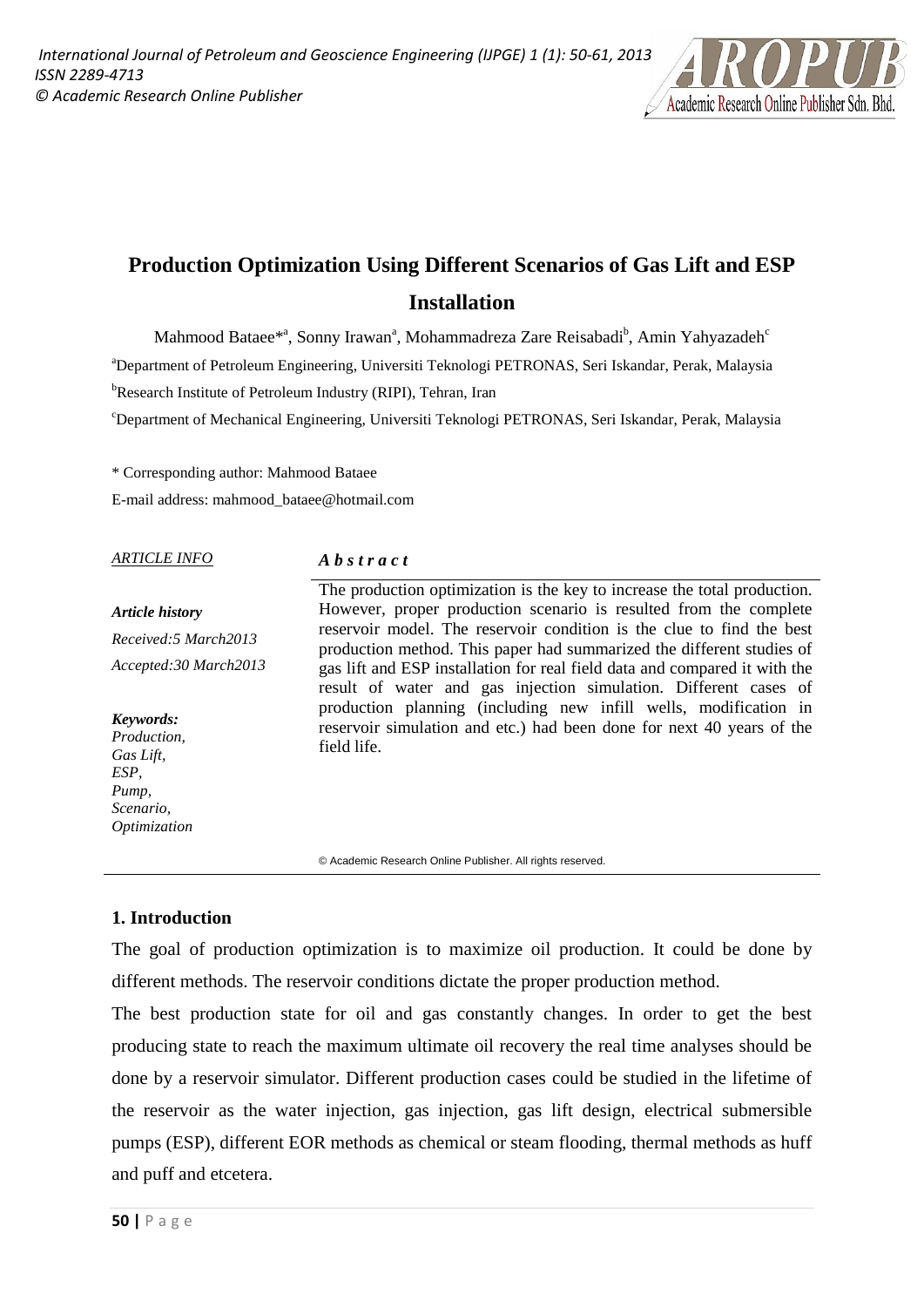The reservoir simulator, which is using during the lifetime of the reservoir, gets the data from field and adjusts it with the present data. After the data are updated, the reservoir simulator should be updated again, and proper production strategy could be chosen. Therefore, there are three stages of the simulator updating as:

- Data validation
- Model updating
- Model optimization

There are some studied that published recently. They usually had used the real time evaluation method to optimize the production.

In this paper, first, we discuss some production strategies; then the background of the field of study will be expressed. The results of different production cases present and finally the conclusion on the results will discuss.

# **2. Production strategies**

As it mentioned different production cases could be studied in the lifetime of the reservoir. Some of them related to reservoir treatment. The most important processes of these kinds in order to improve the production are the water injection, gas injection. These two methods provide the pressure maintenance and proper sweep efficiency to move the oil into the production well; of course, these strategies are suitable for lots of reservoirs (not all of them) and show a good result on a certain period. The well treatment models are related to the well completion treatment, such as gas lift, ESP design and well completion.

#### **2.1. Reservoir treatment**

The reservoir characteristics dictate the state of the reservoir treatment. It is common to use commercial reservoir simulators. The state of the reservoir should be updated in the simulator, in order to find the proper enhanced oil recovery (EOR) method. There are lots of EOR methods but the water and gas injection are very popular.

#### **2.2. Well treatment**

The production planning should be combined with the geological study and reservoir research. There are some production models that utilize the flow pattern in a stable state. These models define the conditions that the well flows or the time that the well needs to be lifted by some methods as the artificial lift. There are some lifting strategies as natural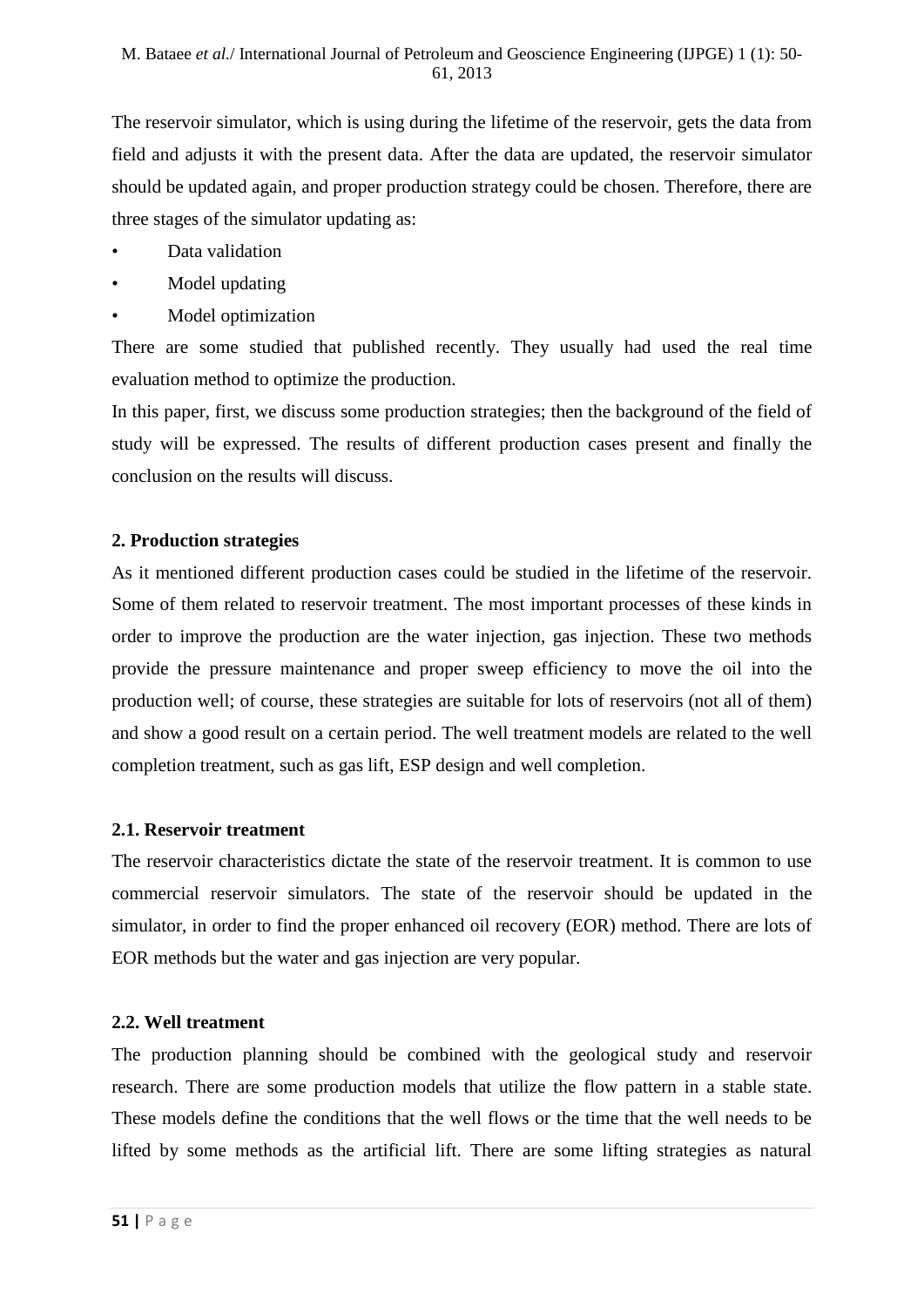flowing, plunger lift, gas lift and pumps. The best method should be chosen (Yang et al., 1999 [1]).

# **2.2.1. Gas lift**

Gas lift might be used to improve the production of wells, mostly with low GOR. It could be done by injecting gas in gas valves or directly into the tubing. The process is as follows, the density fluid will decrease; so the pressure drop rate from gravity will reduced. The gas lift friction is important and might lead to a large pressure drop. Lots of researchers had studied the gas lift procedure as Mayhill (1974) [2] sketched gas lift curve. He had plotted the oil production versus injected gas. Some other researchers like Kami et al. (1981) [3] used performance curves. Fang and Lo (1996) [4] generates the performance curve by lots of break points.

The optimization process in gas lift method is to find the proper rate for the well to maximize the oil production. The cost is also important to design the gas lift, it should be economic.

### **2.2.2. ESP**

Electrical submersible pumps (ESP) are one of the effective lifting methods in order to exploit large volumes of oil from deep wells in different conditions. ESP system consists of an electric motor, rotary gas separator, centrifugal pump, motor controller and cable. The ESP's are designed to handle wide ranges oil rate. They also can provide considerable lift pressure (6000 psi). The ESP unit places inside the well to provide enough lift when the reservoir pressure is not enough to lift the oil to the surface.

The cooling procedures of ESP motors are by the mean of fluid passing the ESP motor in pumping procedure. The important point in ESP design is that the pump should always process in suitable condition of load applied and electricity. After some overload or under load of the pump, some stages might be shut off and it will affect the well productivity. Installation of new ESP string requires work-over operation and could be costly. ESP's has been used in different conditions and had been applied in all over the world [5-9].

# **3. Approach**

The approach of this study is as follows. The enough amounts of data are provided for the reservoir simulator. The reservoir simulator matches the data with the defined correlations and provides the knowledge about the reservoir. Figure 1 shows the drive mechanism obtained for the reservoir in the history of production. Figure 2 shows the pressure profile of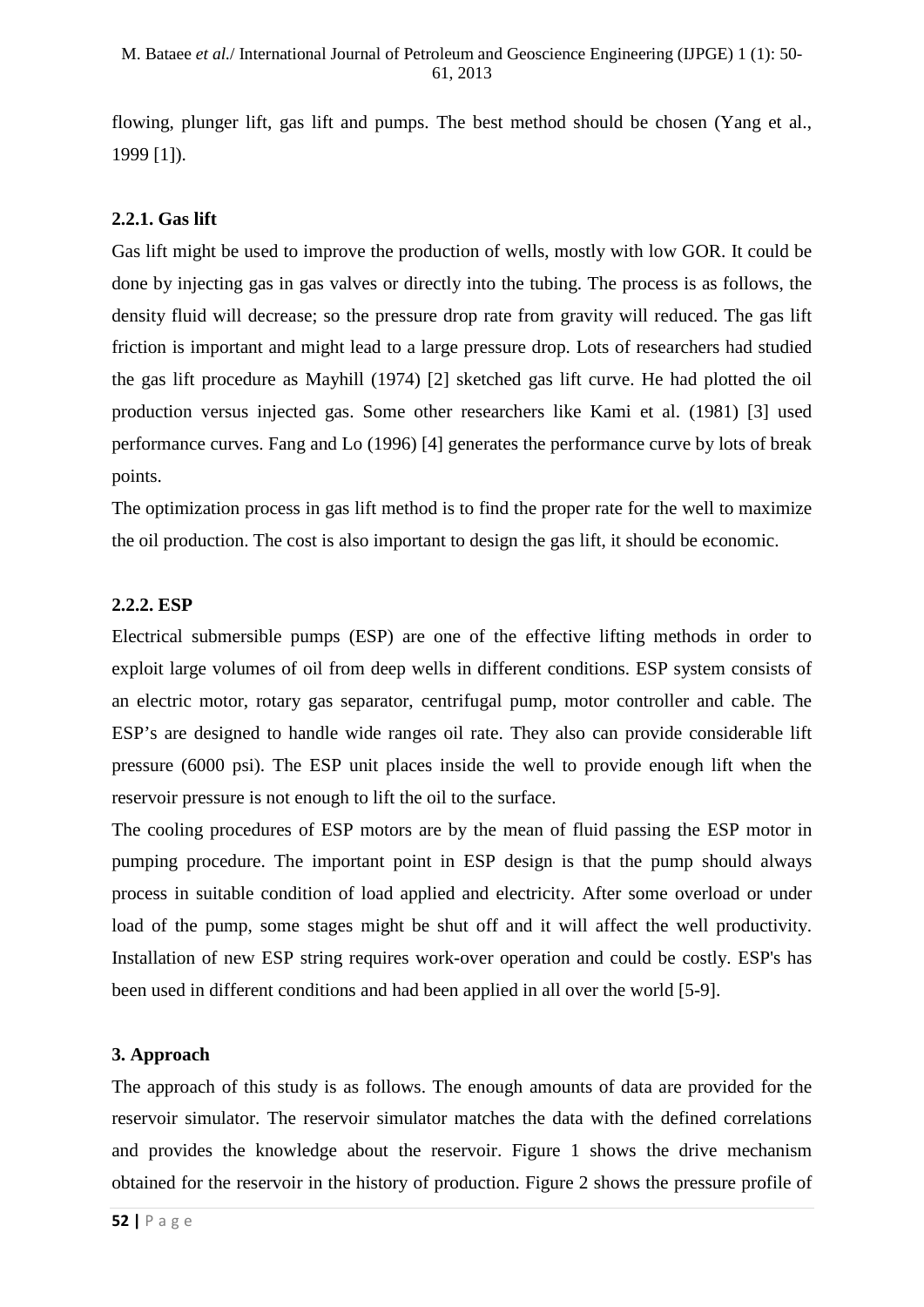the field (two separate platforms of field, D and H) for the history of production and compare the real data values with the simulated values.

After the data matching, the reservoir simulator can predict the oil production for next years. Different scenarios of production should be studied to obtain the maximum cumulative production. These scenarios contain thermal methods, chemical flooding,  $CO<sub>2</sub>$  injection, water injection, ESP/gas lift installation and drilling new production/injection wells.

Figure 3 shows the schematic of the reservoir porosity. The south and north parts of field are producing with platforms D and H.



Fig. 1. History of reservoir drive mechanism.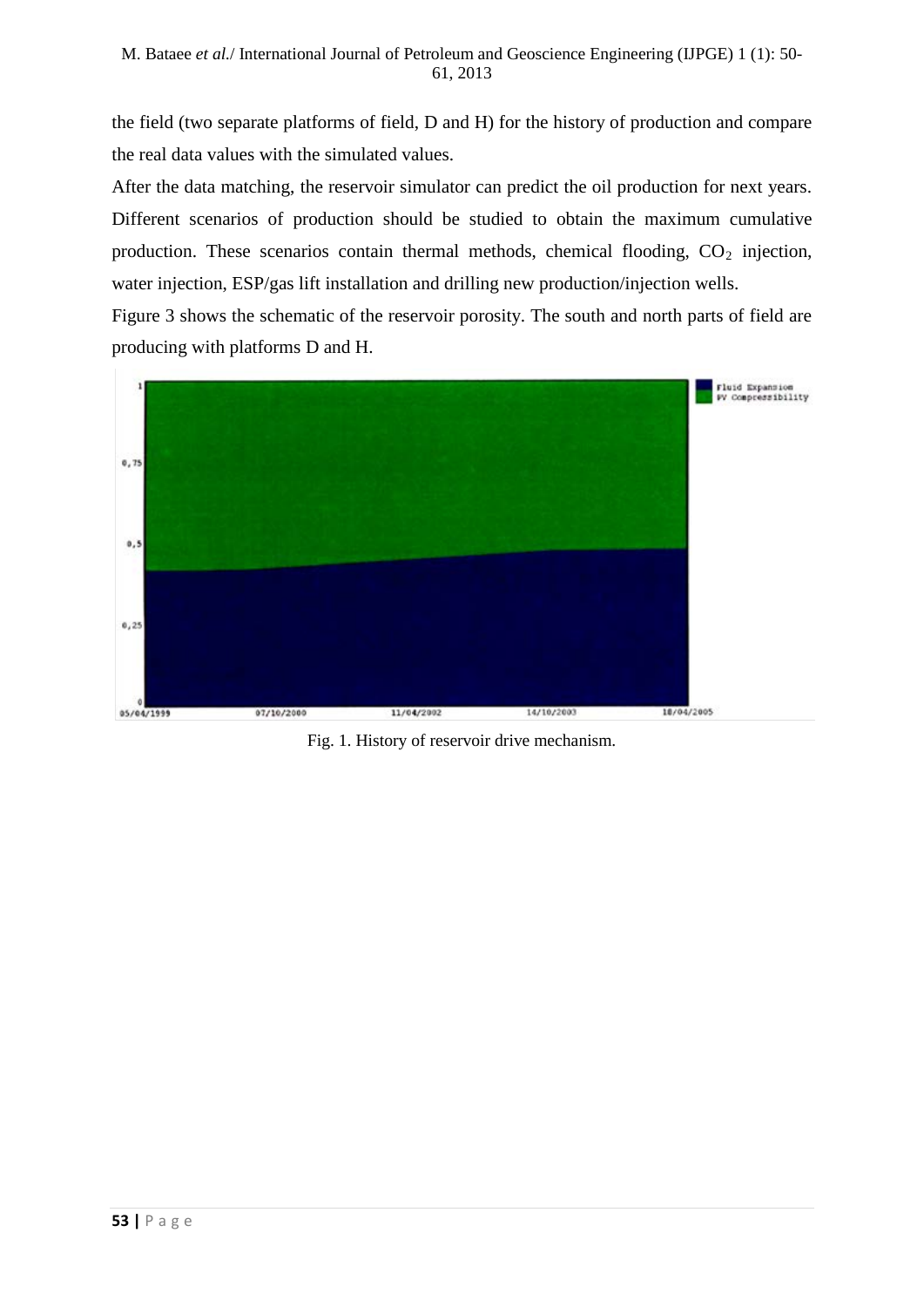

Fig. 2. History of field pressure drop.



Fig. 3. The schematic of the reservoir porosity distribution.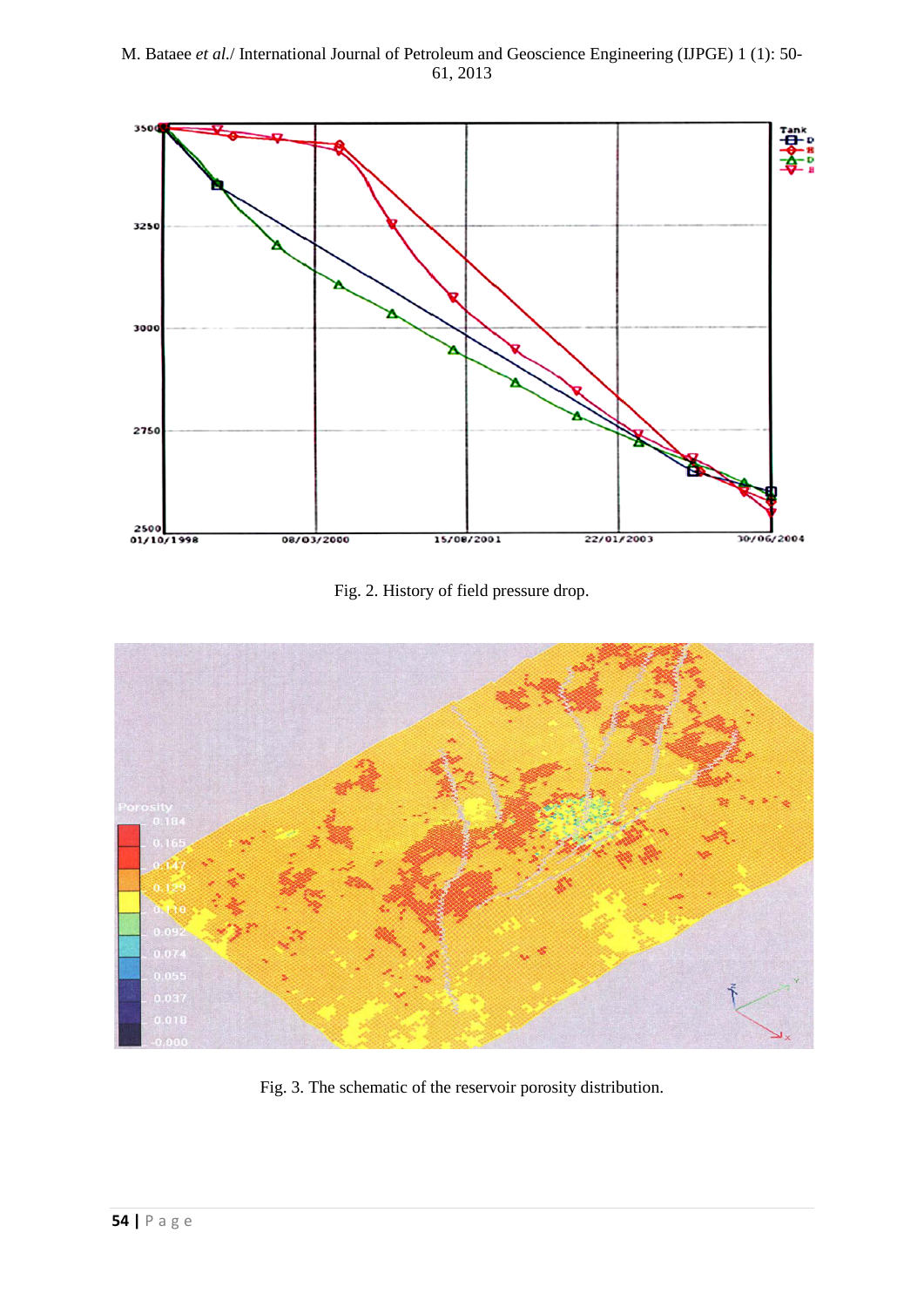## **4. Result and discussion**

The main objective is to improve oil sweep efficiency by providing pressure support and optimizing wells spacing and architecture.

Field production history shows that no formation water is produced so far. The simulation study shows that there is no active aquifer. The field is generally fractured, especially in south part. It affects the result of EOR methods especially in water injection. The result of water injection is provided in table 1. These results are obtained by different water injection scenarios for the injectors in different parts of the reservoir (due to a fix capable amount of water to inject). This result looks reasonable because the production from the north part is about 3 times higher than the south part.

The thermal methods also have been applied in the simulation. This technique is not suitable in the reservoir because the oil is not heavy, reservoir is too deep and permeability is too low. The chemical methods (surfactant and polymer flooding) are not attractive for this field as the reservoir permeability is too low.

The pump installation has been studied and the results are provided in table 2.

The  $CO<sub>2</sub>$  flooding method has been applied in the simulation. This method usually has some affects as reducing the interfacial tension, capillary threshold, and capillary hold up amount. At full miscibility conditions in the rock, the capillary threshold as well as capillary pressure will be zero, causing full mobilization of oil. In this reservoir fluid characteristics meet most of the required criteria of this method and the result was good. Of course, one key aspect of this method is the availability of  $CO<sub>2</sub>$  in the vicinity of the field at economic conditions.

| Production 2006-2025     |                                 |                    |           |                    |                      | Status on 1/1/2025 |                       |  |
|--------------------------|---------------------------------|--------------------|-----------|--------------------|----------------------|--------------------|-----------------------|--|
|                          | O <sub>il</sub><br><b>MMSTB</b> | <b>Water MMSTB</b> |           | Gas<br><b>BSCF</b> | Oil<br>rate<br>STB/d | Water<br>$Cut\%$   | <b>GOR</b><br>Scf/STB |  |
|                          |                                 | Production         | Injection |                    |                      |                    |                       |  |
| <b>Base Case</b>         | 10.8                            | 0.1                | $\bf{0}$  | 3.3                | 792                  | $\theta$           | 306                   |  |
| Case 1 water<br>injector | 20.3                            | $\theta$           | 2.6       | 6.2                | 1991                 | $\overline{0}$     | 306                   |  |
| Case 2 water<br>injector | 16.8                            | $\overline{0}$     | 1.0       | 5.1                | 783                  | $\overline{0}$     | 306                   |  |
| Case 3 water<br>injector | 18.8                            | $\overline{0}$     | 3.6       | 5.8                | 1923                 | $\theta$           | 306                   |  |

|  |  |  | Table.1: Water injection scenarios. |
|--|--|--|-------------------------------------|
|--|--|--|-------------------------------------|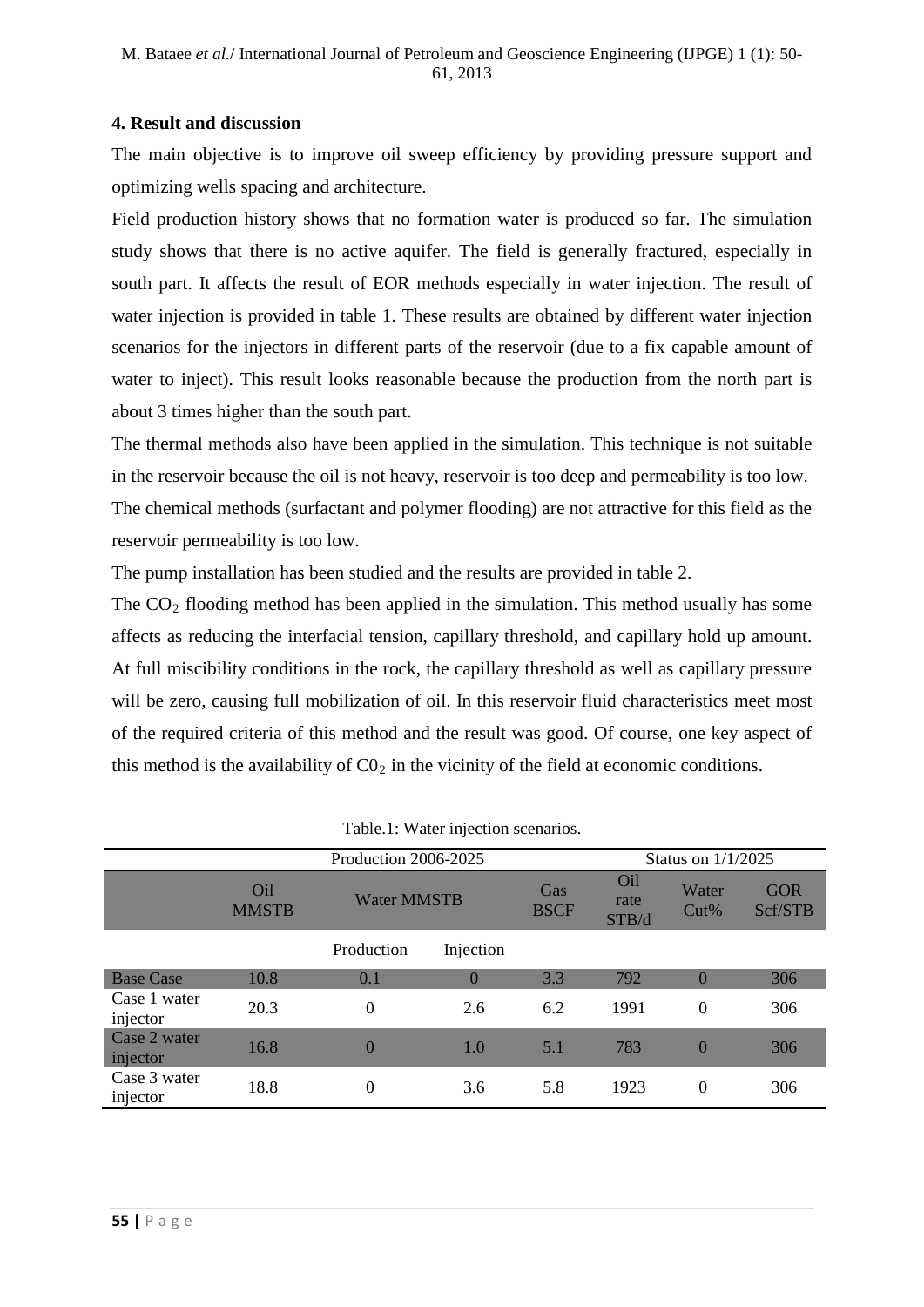|                      | Production 2006-2025 |                       |                    | Status on $1/1/2025$ |            |                 |
|----------------------|----------------------|-----------------------|--------------------|----------------------|------------|-----------------|
|                      | Oil<br><b>MMSTR</b>  | Water<br><b>MMSTR</b> | Gas<br><b>BSCF</b> | Oil rate<br>STB/d    | Water Cut% | GOR.<br>Scf/STB |
| <b>Base Case</b>     | 10.8                 | 0.1                   | 3.3                | 7920                 | $\theta$   | 306             |
| E.S.P. scenario #1   | 37.4                 | (0.4)                 | 11.5               | 3153                 | 2.2.       | 306             |
| E.S.P. scenario $#2$ | 57.6                 | 05                    | 20.8               | 6721                 | 18         | 452             |

Table.2: ESP scenarios.

Gas lift allows increasing wells output as shown the results in table 3. Drilling new horizontal wells in available slots would improve the ultimate recovery due to the special reservoir conditions.

This screening indicates that among the classical EOR methods, only C02 flooding may be attractive for the field after a feasibility and economic study. The overall production statistics until 2025 are summarized in the table 4. The results show that the ESP scenario enhances the oil exploitation. If the simulation continues with this scenario until 2049 (after that the production is not economic), the field can deliver the cumulative oil about 121 MMSTB as the results in table 5.

Figure 5 shows the comparison of the production of ESP, gas lift and the base case for upcoming years. If the economic issues are applied in the methods, figure 6 would be obtained. This figure expressed that the initial cost of gas lift facility installation is high and this might be unfavourable for the managers.

Some other contributions also have been applied in the simulation study as some changes in geological models, and adding some production/injection wells. After defining the results, table 6 would be obtained. It is recommended to implement the optimum case (ESP on the 11 wells), to compare after a few years, actual versus predicted oil production and in the same time update the simulation model. Only after these actions it is recommended to eventually consider additional drilling. Use of ESP has a major impact on oil production (+ 50%) Water injection looks attractive (+ 80 % between cases 4 and 6) but uncertainty remains on communication between injectors and producers. Aquifer plays a minor role Fault permeability is an issue as production varies by 15% pending on sealing or non-sealing faults. Also addition of solvent in injected water has a minor effect.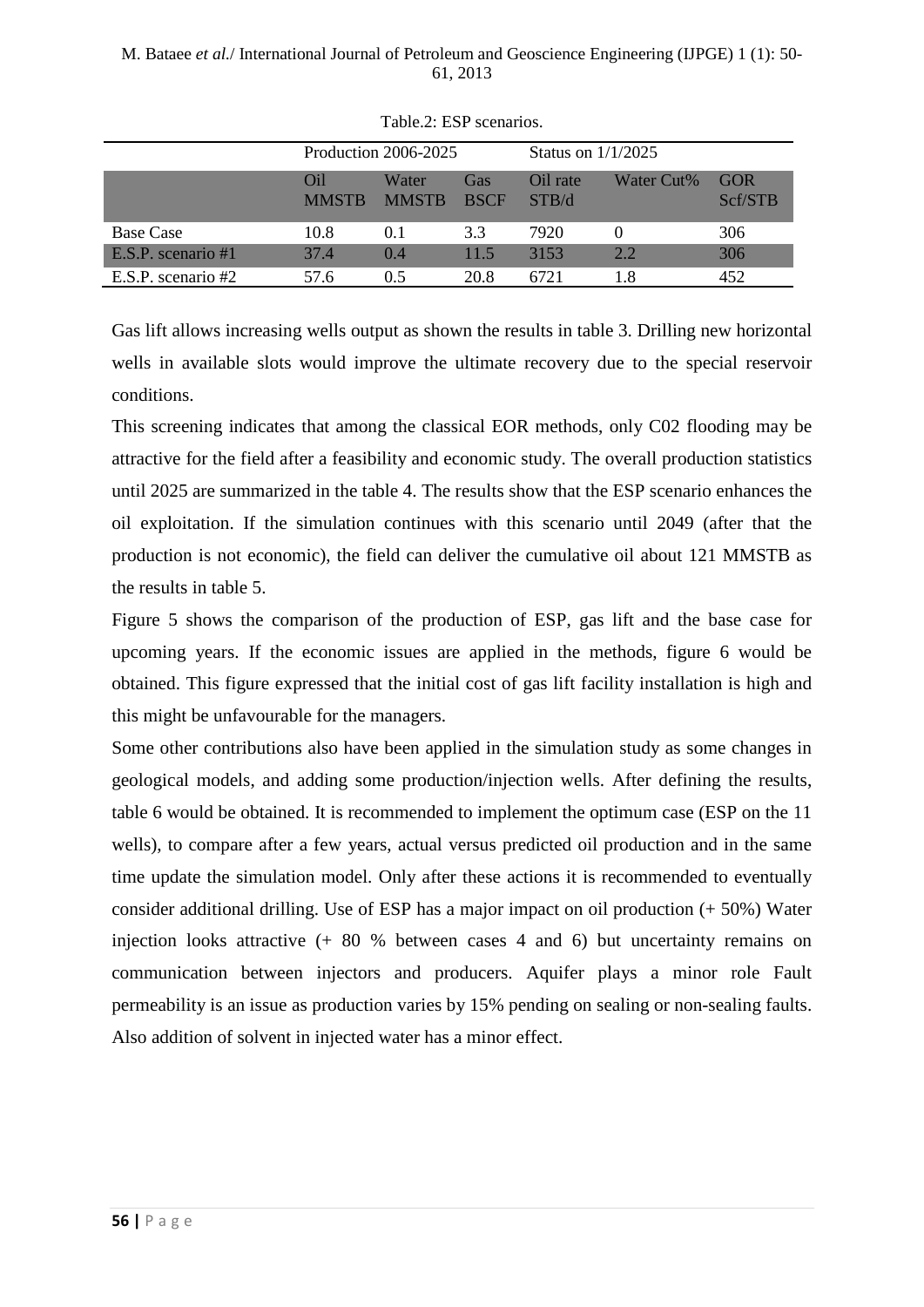| Table.3: Gas lift scenarios.  |                                 |                       |                 |          |                      |                  |                       |
|-------------------------------|---------------------------------|-----------------------|-----------------|----------|----------------------|------------------|-----------------------|
| Production 2006-2025          |                                 |                       |                 |          | Status on $1/1/2025$ |                  |                       |
|                               | O <sub>il</sub><br><b>MMSTB</b> | Water<br><b>MMSTB</b> | <b>Gas BSCF</b> |          | Oil<br>rate<br>STB/d | Water<br>$Cut\%$ | <b>GOR</b><br>Scf/STB |
|                               |                                 |                       | Production      | Gas lift |                      |                  |                       |
| <b>Base Case</b>              | 10.8                            | 0.1                   | 3.3             | $\theta$ | 792                  | $\Omega$         | 306                   |
| D& H platforms on Gas<br>Lift | 54.3                            | 05                    | 19.1            | 27.5     | 6242                 | 2.1              | 436                   |
| D platform on Gas Lift        | 31.7                            | 0.2                   | 9.9             | 7.9      | 3220                 | 0.9              | 355                   |
| H platform on Gas Lift        | 40.5                            | 0.4                   | 14.1            | 21.3     | 4322                 | 2.4              | 428                   |

Table.4: Overall production statistics.

|                                       | Cumulative production in 2025 |                       |                 | Status in 2025    |                  |                       |
|---------------------------------------|-------------------------------|-----------------------|-----------------|-------------------|------------------|-----------------------|
|                                       | Oil<br><b>MMSTB</b>           | Water<br><b>MMSTB</b> | <b>Gas BSCF</b> | Oil rate<br>STB/d | Water<br>$Cut\%$ | <b>GOR</b><br>Scf/STB |
| <b>Base Case</b>                      | 31.8                          | 0.14                  | 9.7             | 792               | $\Omega$         | 306                   |
| <b>ESP</b> scenario                   | 78.6                          | 0.54                  | 27.2            | 6721              | 1.8              | 452                   |
| Gas lift scenario                     | 75.3                          | 0.54                  | 33.9            | 6242              | 2.1              | 436                   |
| Water injection                       | 41.3                          | 0.04                  | 12.6            | 1991              | $\Omega$         | 306                   |
| Gas injection: 2 new gas<br>injectors | 56.9                          | $\Omega$              | 5.1             | 783               | $\Omega$         | 306                   |

| Table.5: ESP scenario until 2049. |                            |                                 |  |  |  |
|-----------------------------------|----------------------------|---------------------------------|--|--|--|
| Production                        | Cumulative Prod<br>(MMSTB) | Production in a year<br>(MMSTB) |  |  |  |
| 2005                              | 21.04                      | 1.44                            |  |  |  |
| 2006                              | 23.30                      | 2.26                            |  |  |  |
| 2007                              | 25.31                      | 2.01                            |  |  |  |
| 2008                              | 27.22                      | 1.90                            |  |  |  |
| 2009                              | 28.97                      | 1.76                            |  |  |  |
| 2010                              | 33.20                      | 4.23                            |  |  |  |
| 2011                              | 37.70                      | 4.50                            |  |  |  |
| 2012                              | 42.00                      | 4.30                            |  |  |  |
| 2013                              | 46.15                      | 4.14                            |  |  |  |
| 2014                              | 50,05                      | 3.90                            |  |  |  |
| 2015                              | 53.71                      | 3.66                            |  |  |  |
| 2016                              | 57.17                      | 3.47                            |  |  |  |
| 2017                              | 60.48                      | 3.31                            |  |  |  |
| 2018                              | 63.63                      | 3.16                            |  |  |  |
| 2019                              | 66.62                      | 2.99                            |  |  |  |
| 2020                              | 69.47                      | 2.85                            |  |  |  |
| 2021                              | 72.15                      | 2.68                            |  |  |  |
| 2022                              | 74.71                      | 2.56                            |  |  |  |
| 2023                              | 77.17                      | 2.46                            |  |  |  |
| 2024                              | 79.53                      | 2.36                            |  |  |  |
| 2025                              | 81.78                      | 2.26                            |  |  |  |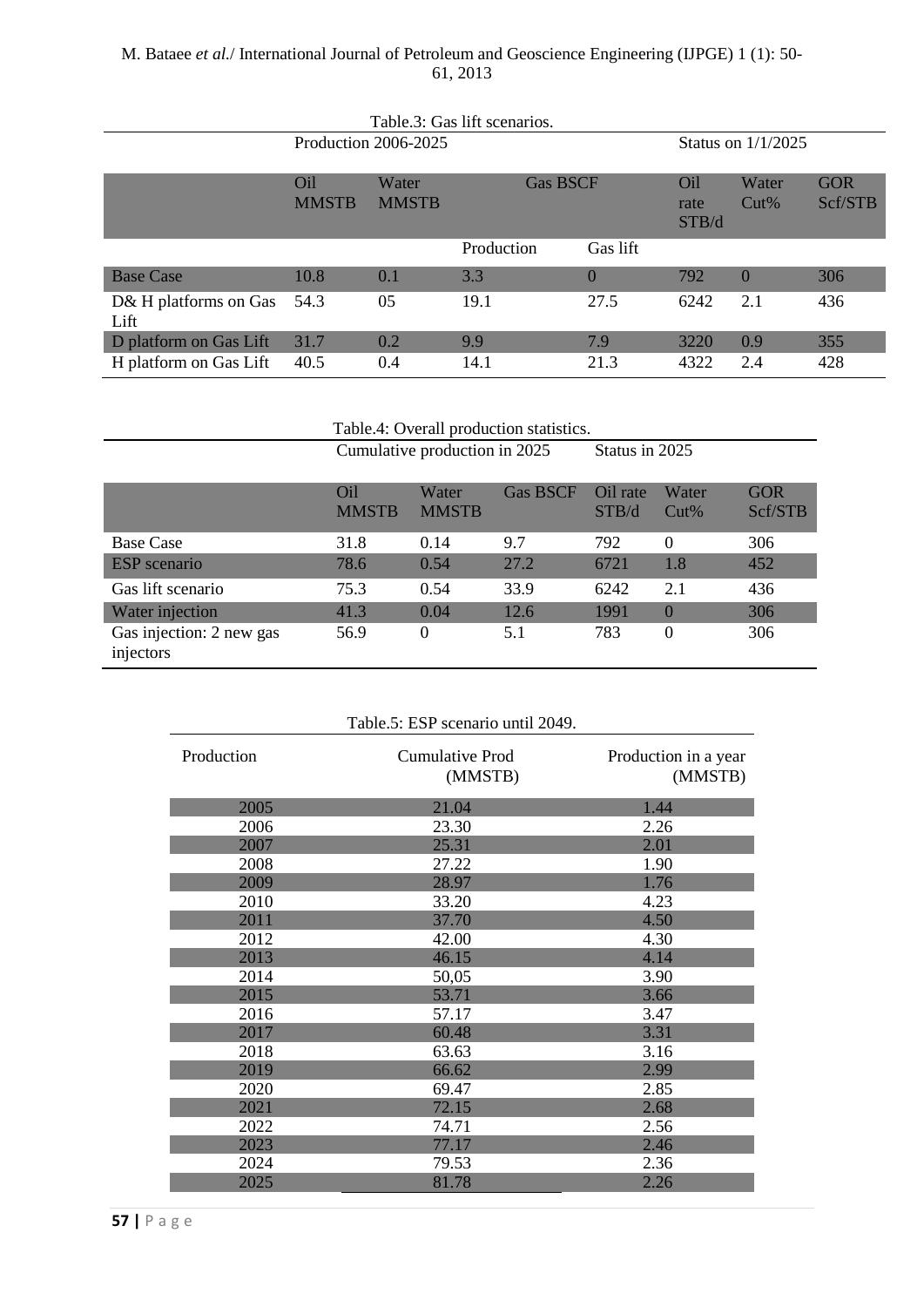| 2026 | 83.96  | 2.18 |
|------|--------|------|
| 2027 | 86.07  | 2.11 |
| 2028 | 88.11  | 2.04 |
| 2029 | 90.09  | 1.97 |
| 2030 | 92.00  | 1.91 |
| 2031 | 93.85  | 1.85 |
| 2032 | 95.65  | 1.80 |
| 2033 | 97.40  | 1.75 |
| 2034 | 99.11  | 1.71 |
| 2035 | 100.77 | 1.66 |
| 2036 | 102.41 | 1.63 |
| 2037 | 104,00 | 1.59 |
| 2038 | 105.56 | 1.56 |
| 2039 | 107.09 | 1.53 |
| 2040 | 108.60 | 1.51 |
| 2041 | 110.07 | 1.48 |
| 2042 | 111.52 | 1.45 |
| 2043 | 112.94 | 1.42 |
| 2044 | 114.35 | 1.40 |
| 2045 | 115.72 | 1.38 |
| 2046 | 117.07 | 1.35 |
| 2047 | 118.40 | 1.33 |
| 2048 | 119.71 | 1.31 |
| 2049 | 121.00 | 1.29 |
|      |        |      |



Fig. 5. Comparison of the production of ESP, gas lift and the base case.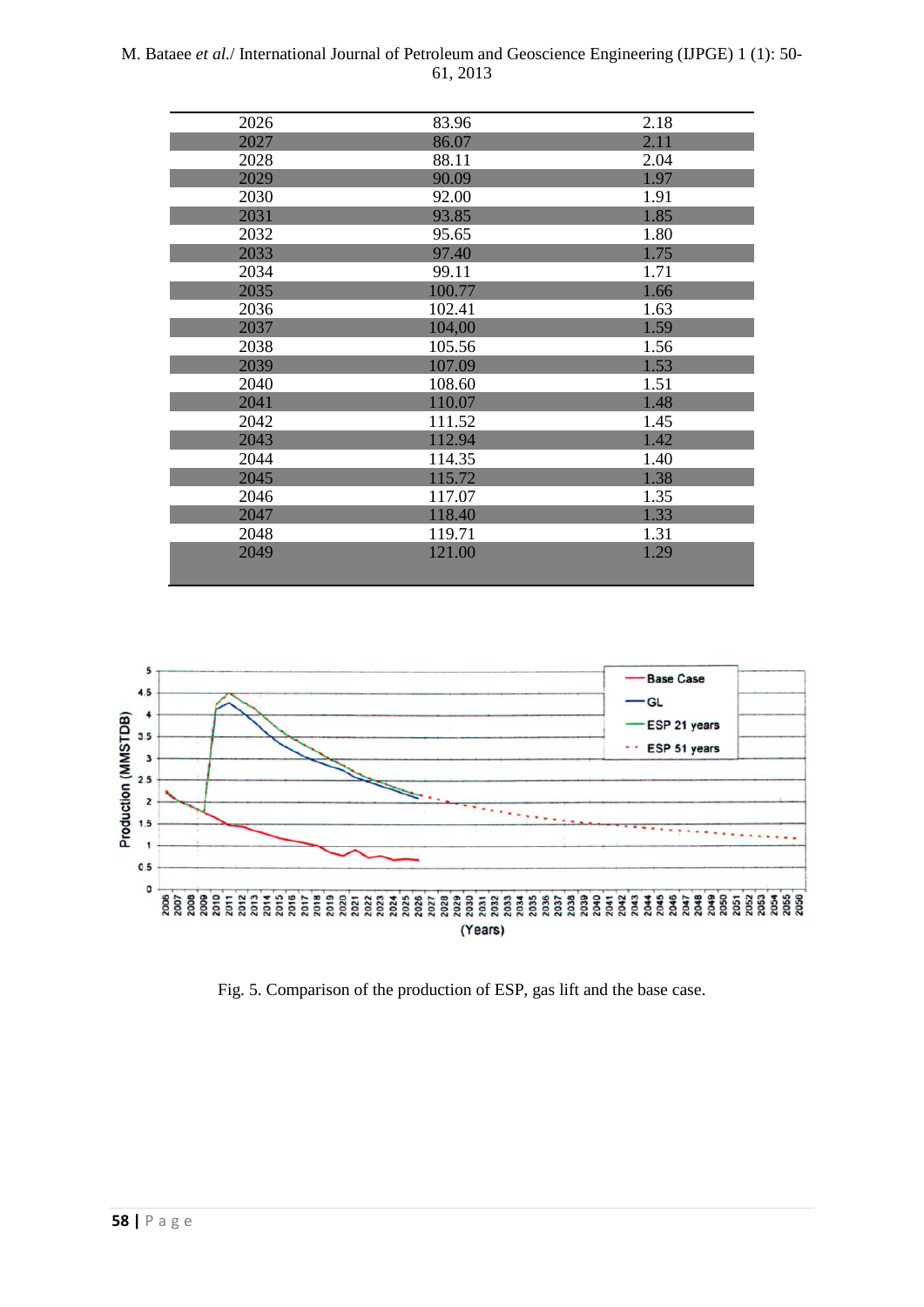

Fig. 6. Comparison of the production of ESP, gas lift and the base case with considering the economic issues.

| Table.6: Results after considering other contributions in the simulation as some changes in geological |  |
|--------------------------------------------------------------------------------------------------------|--|
| models, and adding some production/injection wells.                                                    |  |

|             | Producers | Injectors      | Lift           | Geology               | Cumulative<br>Oil in 2040<br><b>MMSTB</b> |
|-------------|-----------|----------------|----------------|-----------------------|-------------------------------------------|
| Case 1-Base | 11        |                | <b>Natural</b> |                       | 53                                        |
| Case 2      | 11        |                | <b>ESP</b>     |                       | 80.3                                      |
| Case 3      | 23        |                | <b>Natural</b> |                       | 83.7                                      |
| Case 4      | 23        |                | <b>ESP</b>     |                       | 95                                        |
| Case 5      | 23        |                | <b>ESP</b>     | No aquifer            | 89.2                                      |
| Case 6      | 14        | 13             | <b>ESP</b>     |                       | 175.6                                     |
| Case 7      | 14        | $13 +$ solvent | <b>ESP</b>     |                       | 179.6                                     |
| Case 8      | 23        |                | <b>ESP</b>     | Seaiing faults        | 89                                        |
| Case 9      | 14        | 13             | <b>ESP</b>     | <b>Seaiing faults</b> | 152.2                                     |

# **5. Conclusion**

The following conclusions are obtained in this study;

- i. ESP (electrical submersible pumping) will increase the production by lowering the flowing bottom hole pressures.
- ii. Gas lift also improves the production but the initial installation cost is high, so it is not economic.
- iii. The low matrix permeability and low fracturing in some part of reservoir cause low ultimate recovery factor.
- iv. The lack of pressure support and active aquifer lead to low production results for the water injection method.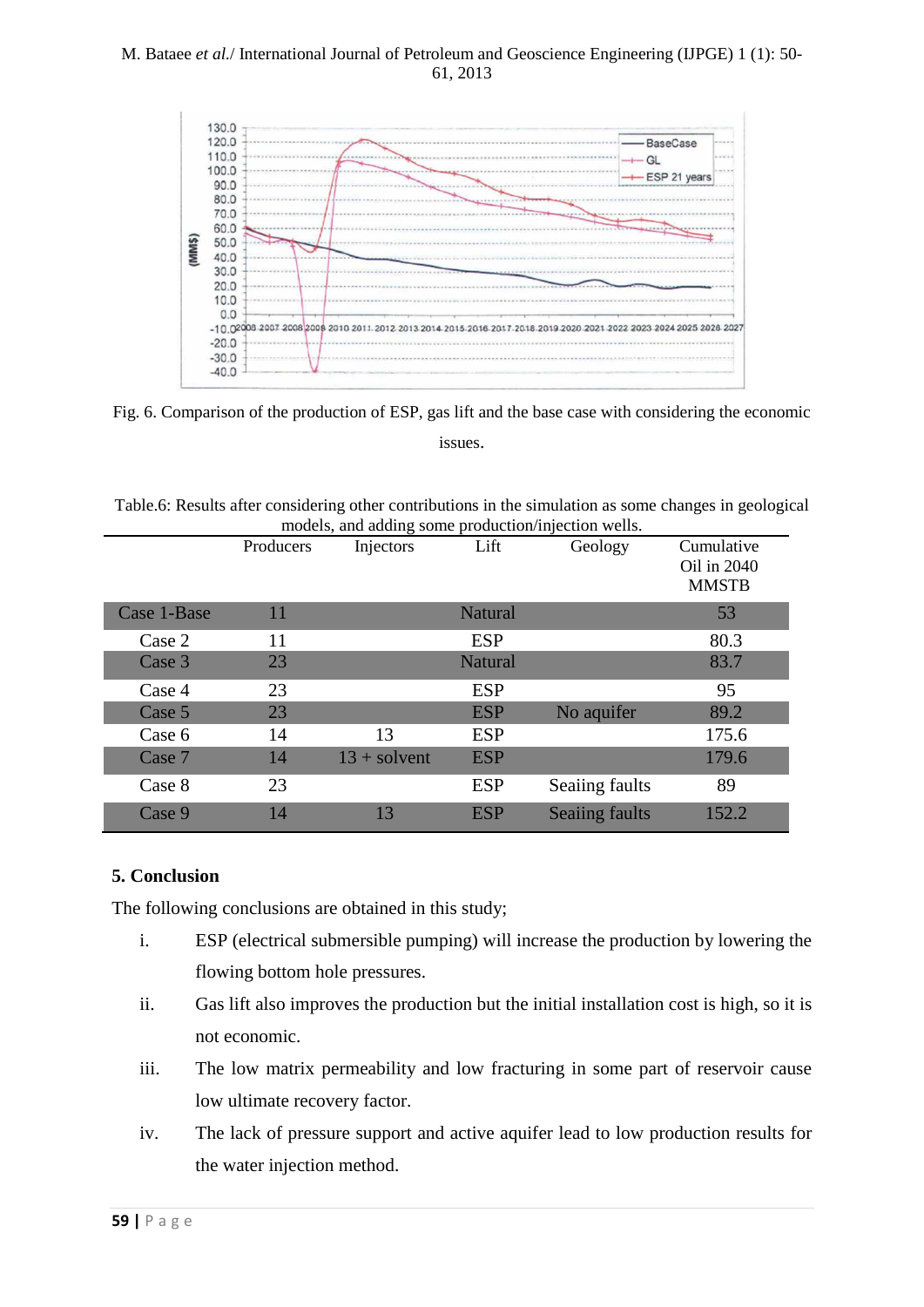- v. This screening indicates that among the classical EOR methods, only C02 flooding might be attractive for this field.
- vi. Different cases of well facilities and EOR models combined with the new wells and new injectors and the results shows more than three times improvement from base case.

### **References**

1. Yang D, Zhang, Q, Fan L, Bao B, Feng G, Liu H. Determination of production operation methods in Pubei Oil Field. Paper SPE 54637. SPE Western Regional Meeting 1999.

2. Mayhill TD. Simplified Method for Gas-Lift Well Problem Identification and Diagnosis. Paper SPE 5151 presented at the 49th Annual Fall Meeting of the Society of Petroleum Engineers of ATME, Houston, 1974.

3. Kami EJ, Mach J, Brown KE. Economic Approach to Oil Production and Gas Allocation in Continuous Gas Lift. SPE JPT 1981; 33 (10): 1887-1892.

4. Fang WY. Lo KK. A Generalized Well-Management Scheme for Reservoir Simulation. SPERE 1996; 11 (2): 116-120.

5. Stepanoff AJ. Centrifugal and Axial Flow Pumps. John Wiley & Sons 1957.

6. Ippen AT. The Influence of Viscosity on Centrifugal Pump Performance. Trans. A.S.M.E. 1946; 68 (8): 823.

8. Caicedo S. ESP Lab Test with Heavy Oil at Intevep's Artificial Lift Simulator Facility. SPE Gulf Coast ESP Workshop 1997.

9. Gulich JF. Pumping Highly Viscous Fluids with Centrifugal Pumps. Manual of World Pumps part 1 and 2 1999.

10. Yang D. Monitoring and optimal controlling the production-injection systems for miscible flooding reservoirs. PhD dissertation, University of Petroleum, China. 2000.

11. Daoyong Y, Qi Z, Yongan G. Integrated optimization and control of the productioninjection operation systems for hydrocarbon reservoirs. Journal of Petroleum Science and Engineering 2003; 37(1,2): 69– 81.

12. HP Bieker, O Slupphaug, TA Johonsen. Real-Time Production Optimization of Oil and Gas Production Systems: A Technology Survey. SPE Production & Operations Journal 2007; 22(4): 382-391.

13. Javier B. Evaluation and Control of Drilling, Completion and Workover Events with Permanent Downhole Monitoring: Applications to Maximize Production and Optimize